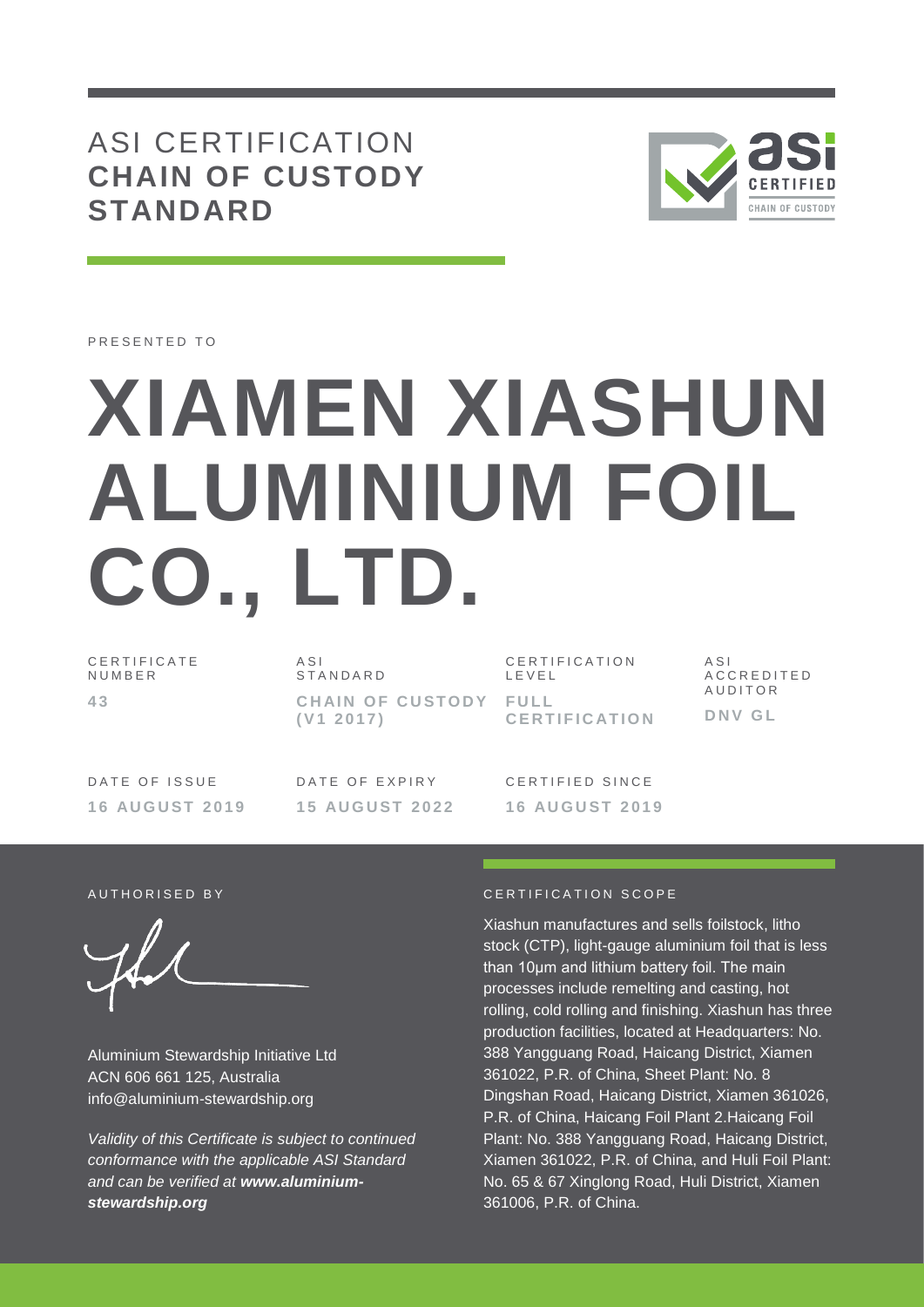# SUMMARY AUDIT REPORT **CHAIN OF CUSTODY STANDARD**

### **OVERVIEW**

| MEMBER NAME                       | Xiamen Xiashun Aluminium Foil Co., Ltd.                                                                                                                                                                                                                                                                                                                                                                                                                                                                                                                                                                                                                                                                |
|-----------------------------------|--------------------------------------------------------------------------------------------------------------------------------------------------------------------------------------------------------------------------------------------------------------------------------------------------------------------------------------------------------------------------------------------------------------------------------------------------------------------------------------------------------------------------------------------------------------------------------------------------------------------------------------------------------------------------------------------------------|
| ENTITY NAME                       | Xiamen Xiashun Aluminium Foil Co., Ltd.                                                                                                                                                                                                                                                                                                                                                                                                                                                                                                                                                                                                                                                                |
| CERTIFICATION<br>SCOPE            | Xiashun manufactures and sells foilstock, litho stock (CTP), light-gauge<br>aluminium foil that is less than 10um and lithium battery foil. The main<br>processes include remelting and casting, hot rolling, cold rolling and<br>finishing. Xiashun has three production facilities, located at Headquarters:<br>No. 388 Yangguang Road, Haicang District, Xiamen 361022, P.R. of China,<br>Sheet Plant: No. 8 Dingshan Road, Haicang District, Xiamen 361026, P.R. of<br>China, Haicang Foil Plant 2. Haicang Foil Plant: No. 388 Yangguang Road,<br>Haicang District, Xiamen 361022, P.R. of China, and Huli Foil Plant: No. 65<br>& 67 Xinglong Road, Huli District, Xiamen 361006, P.R. of China. |
| SUPPLY CHAIN<br><b>ACTIVITIES</b> | Aluminium Re-melting / Refining<br>Casthouses<br>Post-Casthouse                                                                                                                                                                                                                                                                                                                                                                                                                                                                                                                                                                                                                                        |
| ASI STANDARD                      | Chain of Custody Standard V1                                                                                                                                                                                                                                                                                                                                                                                                                                                                                                                                                                                                                                                                           |
| AUDIT TYPE                        | <b>Certification Audit</b>                                                                                                                                                                                                                                                                                                                                                                                                                                                                                                                                                                                                                                                                             |
| AUDIT FIRM                        | <b>DNV GL</b>                                                                                                                                                                                                                                                                                                                                                                                                                                                                                                                                                                                                                                                                                          |
| AUDIT DATE                        | 22 July - 24 July 2019                                                                                                                                                                                                                                                                                                                                                                                                                                                                                                                                                                                                                                                                                 |
| AUDIT REPORT<br>SUBMISSION        | 30 July 2019                                                                                                                                                                                                                                                                                                                                                                                                                                                                                                                                                                                                                                                                                           |
| AUDIT SCOPE                       | Remelting, casting, hot rolling, cold rolling and finishing (foilstock, litho stock<br>(CTP), light-gauge aluminium foil), at the Haicang Foil Plant, Head Office,<br>Huli Plant, Sheet Plant.                                                                                                                                                                                                                                                                                                                                                                                                                                                                                                         |
|                                   | Supply chain activities included in the audit scope:                                                                                                                                                                                                                                                                                                                                                                                                                                                                                                                                                                                                                                                   |
|                                   | Aluminium Re-melting / Refining                                                                                                                                                                                                                                                                                                                                                                                                                                                                                                                                                                                                                                                                        |
|                                   | Casthouses                                                                                                                                                                                                                                                                                                                                                                                                                                                                                                                                                                                                                                                                                             |
|                                   | Post-Casthouse                                                                                                                                                                                                                                                                                                                                                                                                                                                                                                                                                                                                                                                                                         |
|                                   | Relevant criteria from the ASI Chain of Custody Standard were included in<br>the audit scope.                                                                                                                                                                                                                                                                                                                                                                                                                                                                                                                                                                                                          |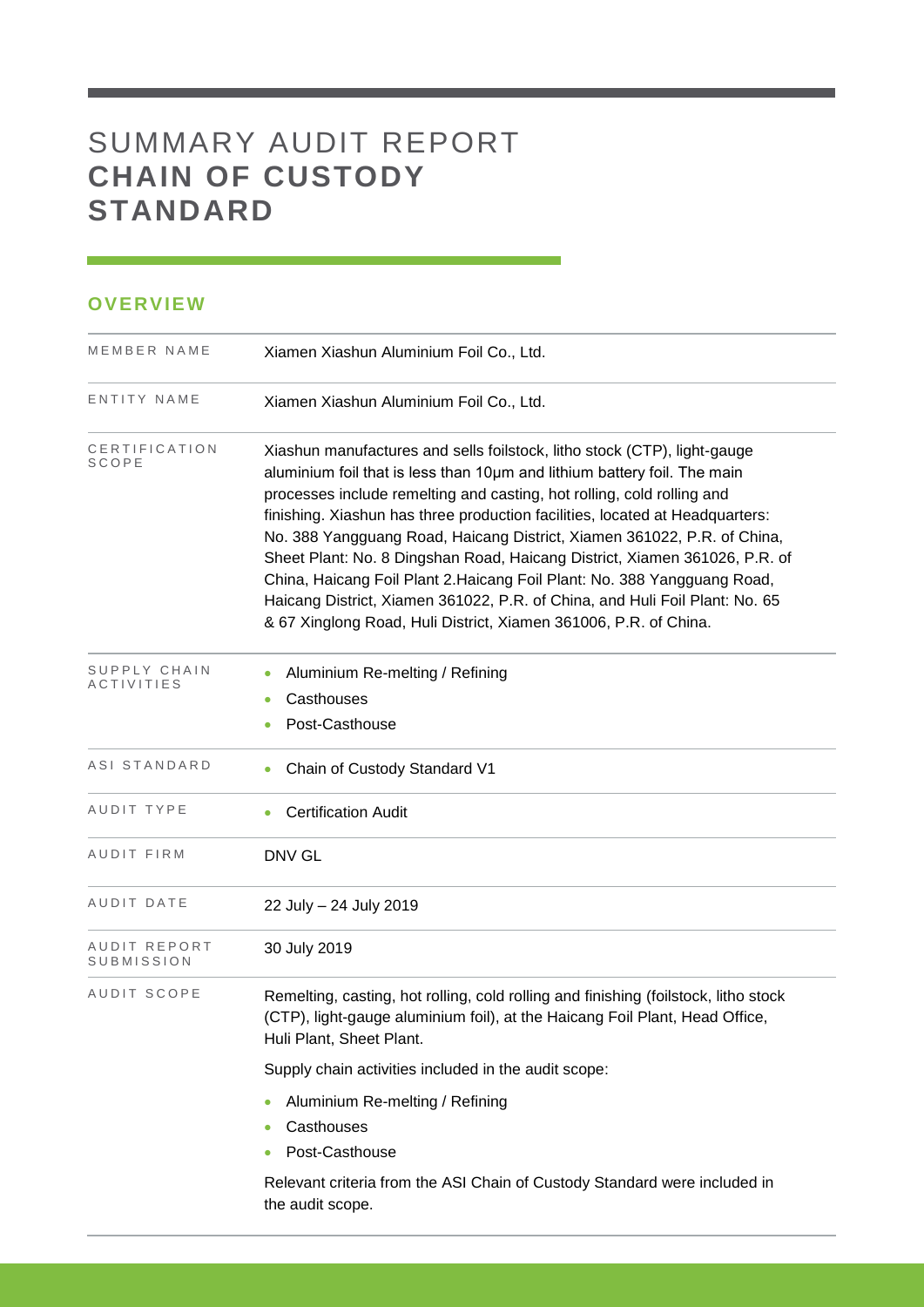| AUDIT<br>OUTCOME                           | Certification                                                                                                                                                                                                                                                                                                                                                                                                                                                                                                                                                                                                     |
|--------------------------------------------|-------------------------------------------------------------------------------------------------------------------------------------------------------------------------------------------------------------------------------------------------------------------------------------------------------------------------------------------------------------------------------------------------------------------------------------------------------------------------------------------------------------------------------------------------------------------------------------------------------------------|
| AUDIT<br>METHODOLOGY<br><b>DECLARATION</b> | The Auditors confirm that:<br>The information provided by the Entity is true and accurate to the best<br>knowledge of the Auditor(s) preparing this report.<br>The findings are based on verified Objective Evidence relevant to the<br>time period for the Audit, traceable and unambiguous.<br>The Audit Scope and audit methodology are sufficient to establish<br>confidence that the findings are indicative of the performance of the<br>Entity's defined Certification Scope.<br>The Auditor(s) have acted in a manner deemed ethical, truthful, accurate<br>M<br>professional, independent and objective. |
| CERTIFICATION<br>PERIOD                    | 16 August 2019 - 15 August 2022                                                                                                                                                                                                                                                                                                                                                                                                                                                                                                                                                                                   |
| NEXT AUDIT<br>TYPE                         | Surveillance Audit                                                                                                                                                                                                                                                                                                                                                                                                                                                                                                                                                                                                |
| NEXT AUDIT<br><b>DUE DATE</b>              | 15 August 2021                                                                                                                                                                                                                                                                                                                                                                                                                                                                                                                                                                                                    |
| CERTIFICATION<br>NUMBER                    | 43                                                                                                                                                                                                                                                                                                                                                                                                                                                                                                                                                                                                                |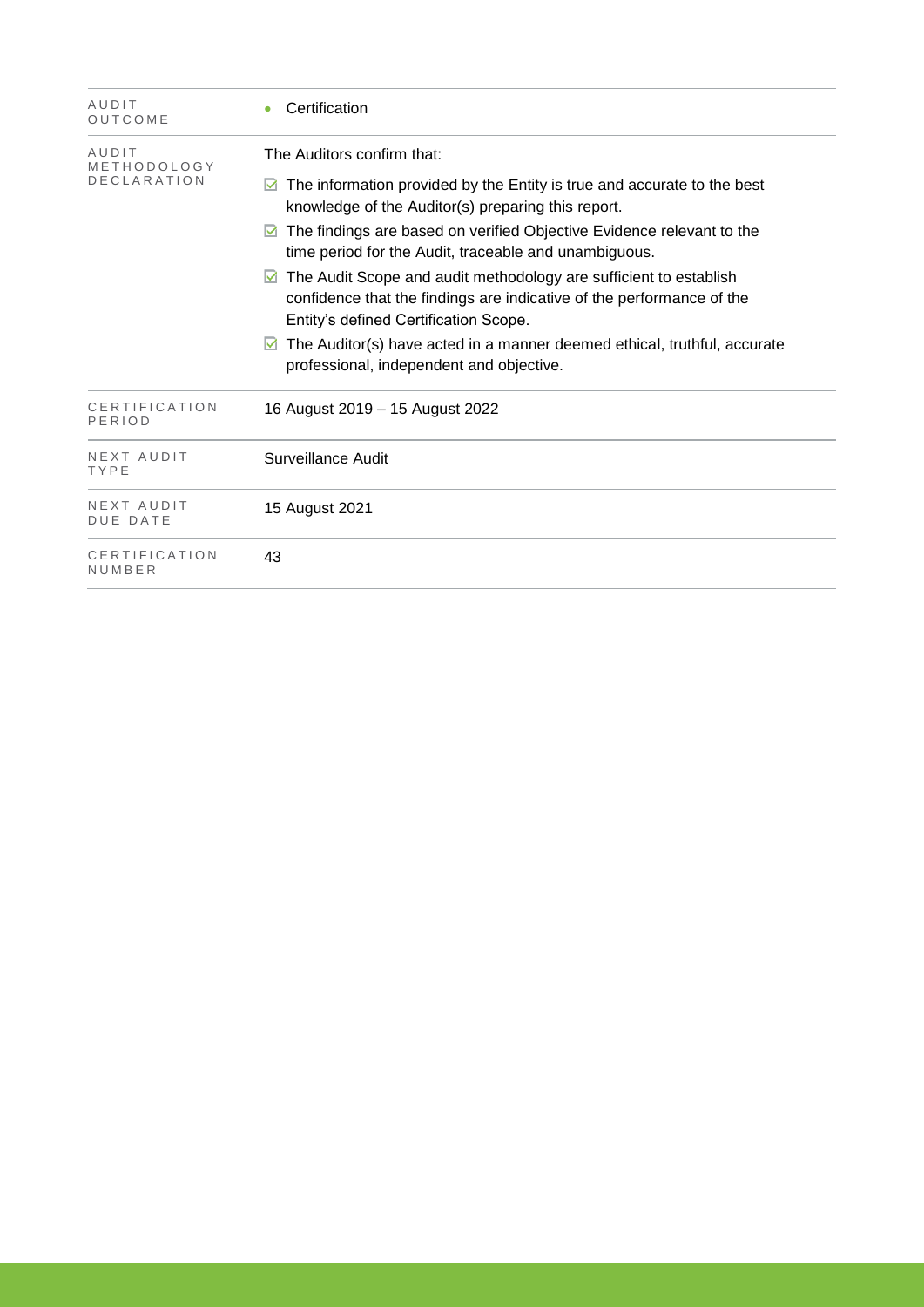## **SUMMARY OF FINDINGS**

| <b>CRITERION</b>                              | <b>RATING</b> | COMMENT                                                                                                                                                                                                                                                                                                                                                                                                                                                                               |  |
|-----------------------------------------------|---------------|---------------------------------------------------------------------------------------------------------------------------------------------------------------------------------------------------------------------------------------------------------------------------------------------------------------------------------------------------------------------------------------------------------------------------------------------------------------------------------------|--|
| MANAGEMENT SYSTEM AND RESPONSIBILITIES        |               |                                                                                                                                                                                                                                                                                                                                                                                                                                                                                       |  |
| 1.1 ASI membership                            | Conformance   | The Entity is an ASI Member committed to comply<br>with ASI's membership obligations and the ASI<br>Complaints Mechanism. The Entity is in the<br>Production and Transformation category and holds<br>certification on the Performance Standard as well.<br>https://aluminium-stewardship.org/about-asi/asi-<br>members/xiamen-xiashun-aluminium-foil-co-ltd/                                                                                                                         |  |
| 1.2 Management system                         | Conformance   | Xiamen Xiashun Aluminium Foil Co., Ltd.<br>established policies, systems, procedures and<br>processes that can comply with ASI CoC criteria<br>regarding a management system. The management<br>system we observed has the capacity to handle ASI<br>CoC material. Xiamen Xiashun Aluminium Foil Co.,<br>Ltd. has an integrated management system<br>underpinned by ISO 9001. The Entity's ISO 9001<br>certificate was issued by DNV GL and is valid for the<br>certification period. |  |
| 1.3 Management system reviews                 | Conformance   | Xiamen Xiashun Aluminium Foil Co., Ltd. has<br>established mechanisms for the periodic review of<br>the Management System, in line with their ISO 9001<br>certification.                                                                                                                                                                                                                                                                                                              |  |
| 1.4 Management representative                 | Conformance   | The Entity has appointed a member of management<br>as the responsible person for ASI CoC Standard<br>implementation and defined roles and<br>responsibilities to manage the Chain of Custody<br>system.                                                                                                                                                                                                                                                                               |  |
| 1.5 Training                                  | Conformance   | Xiamen Xiashun Aluminium Foil Co., Ltd. delivered<br>training to relevant personnel to raise awareness of<br>ASI CoC requirements this year. Xiamen Xiashun<br>Aluminium Foil Co., Ltd. has further plans to<br>implement training measures that make relevant<br>personnel aware of and competent in their<br>responsibilities under the CoC Standard, once ASI<br>certified material is available.                                                                                  |  |
| 1.6 Record keeping                            | Conformance   | Xiamen Xiashun Aluminium Foil Co., Ltd. maintains<br>up-to-date records (Management System) covering<br>all applicable requirements of the CoC Standard.<br>The Entity's record manager procedure defines the<br>retention time as required by the ASI CoC Standard.                                                                                                                                                                                                                  |  |
| 1.7a Reporting to ASI (Inputs and<br>Outputs) | Conformance   | The Entity's Chain of Custody Management<br>Procedure specifies that the Entity will report<br>required information of CoC Material to the ASI                                                                                                                                                                                                                                                                                                                                        |  |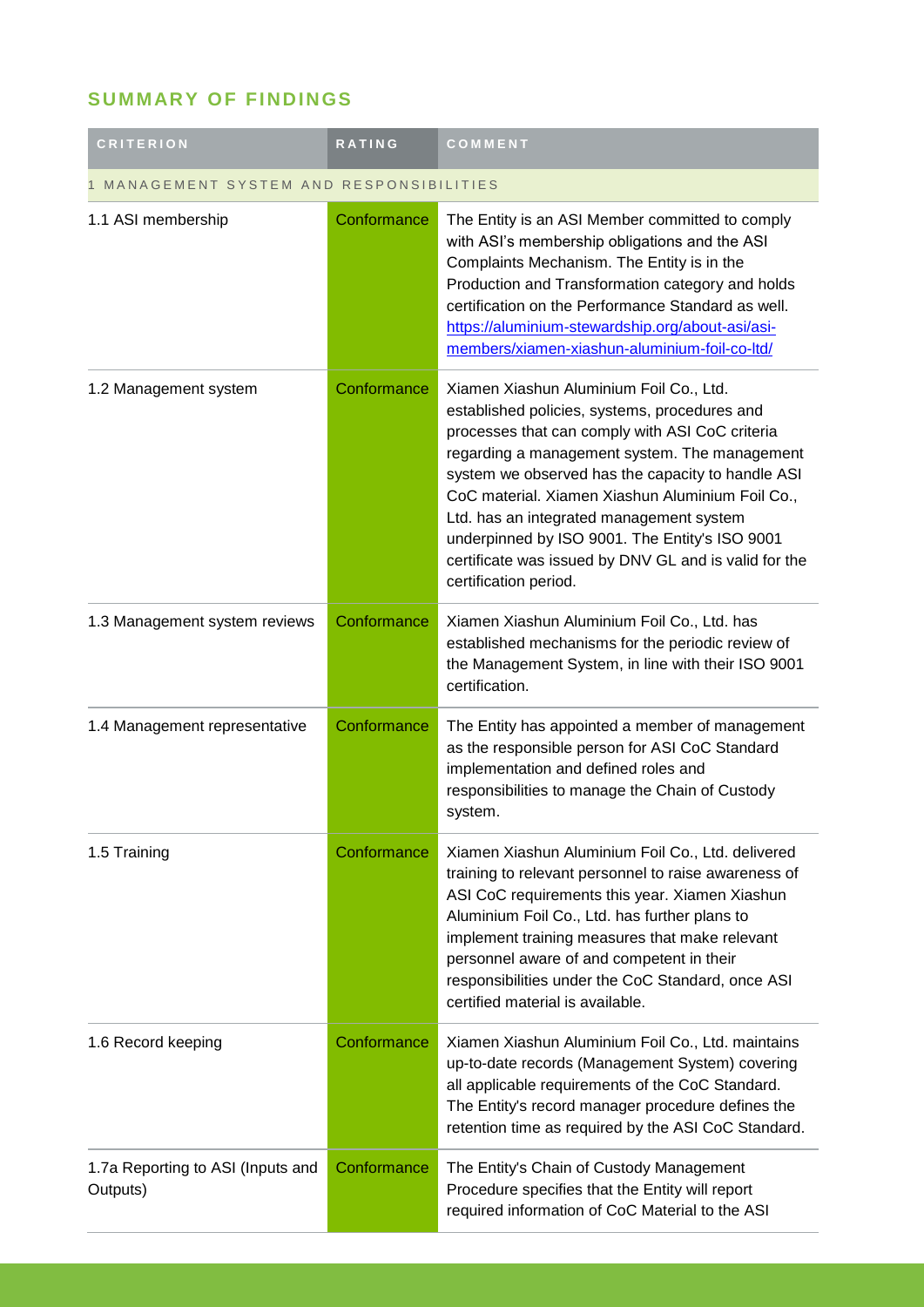| <b>CRITERION</b>                                                 | RATING                   | COMMENT                                                                                                                                                                                                               |  |
|------------------------------------------------------------------|--------------------------|-----------------------------------------------------------------------------------------------------------------------------------------------------------------------------------------------------------------------|--|
|                                                                  |                          | Secretariat within 3 months after the end of each<br>calendar year.                                                                                                                                                   |  |
| 1.7b Reporting to ASI (Input<br>Percentage)                      | Conformance              | The Entity's Chain of Custody Management<br>Procedure specifies that the Entity will report<br>required information of CoC Material to the ASI<br>Secretariat within 3 months after the end of each<br>calendar year. |  |
| 1.7c Reporting to ASI (Positive<br>Balance)                      | Conformance              | The Entity's Chain of Custody Management<br>Procedure specifies that the Entity will report<br>required information of CoC Material to the ASI<br>Secretariat within 3 months after the end of each<br>calendar year. |  |
| 1.7d Reporting to ASI (Internal<br>Overdraw)                     | Conformance              | The Entity's Chain of Custody Management<br>Procedure specifies that the Entity will report<br>required information of CoC Material to the ASI<br>Secretariat within 3 months after the end of each<br>calendar year. |  |
| 1.7e Reporting to ASI (Eligible<br>Scrap)                        | Conformance              | The Entity's Chain of Custody Management<br>Procedure specifies that the Entity will report<br>required information of CoC Material to the ASI<br>Secretariat within 3 months after the end of each<br>calendar year. |  |
| 1.7f Reporting to ASI (ASI<br>Credits from Casthouses)           | Conformance              | The Entity's Chain of Custody Management<br>Procedure specifies that the Entity will report<br>required information of CoC Material to the ASI<br>Secretariat within 3 months after the end of each<br>calendar year. |  |
| 1.7g Reporting to ASI (ASI<br>Credits purchased)                 | Conformance              | The Entity's Chain of Custody Management<br>Procedure specifies that the Entity will report<br>required information of CoC Material to ASI<br>Secretariat within 3 months after the end of each<br>calendar year.     |  |
| 2 OUTSOURCING CONTRACTORS                                        |                          |                                                                                                                                                                                                                       |  |
| 2.1 Outsourcing Contractors in<br><b>CoC Certification Scope</b> | <b>Not</b><br>Applicable | The criterion is not applicable as the Entity does not<br>have any Outsourcing Contractors.                                                                                                                           |  |
| 2.2a Control of CoC Material                                     | <b>Not</b><br>Applicable | The criterion is not applicable as the Entity does not<br>have any Outsourcing Contractors.                                                                                                                           |  |
| 2.2b No further outsourcing                                      | <b>Not</b><br>Applicable | The criterion is not applicable as the Entity does not<br>have any Outsourcing Contractors.                                                                                                                           |  |
| 2.2c Risk assessment                                             | <b>Not</b><br>Applicable | The criterion is not applicable as the Entity does not<br>have any Outsourcing Contractors.                                                                                                                           |  |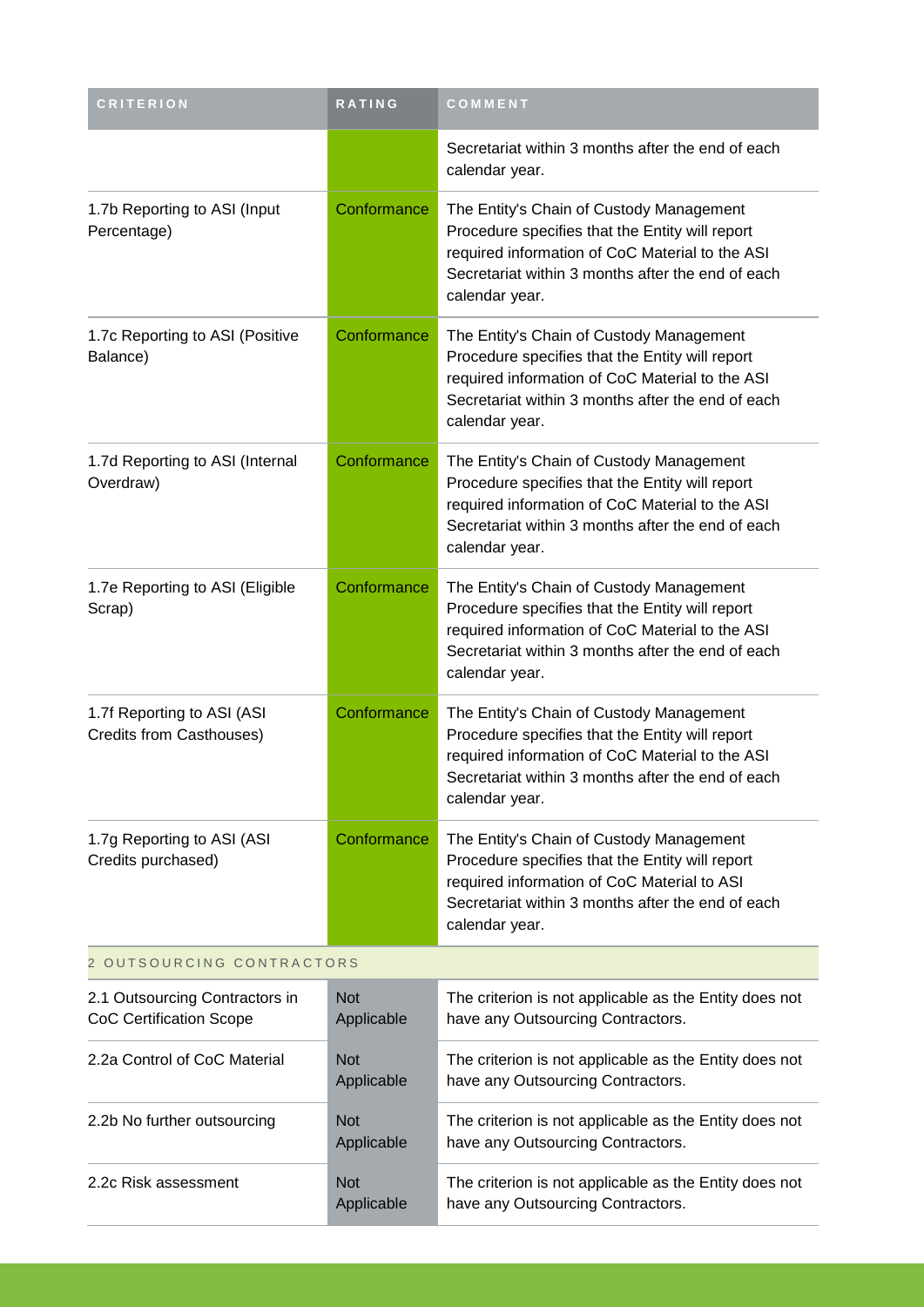| <b>CRITERION</b>                        | <b>RATING</b>            | <b>COMMENT</b>                                                                              |
|-----------------------------------------|--------------------------|---------------------------------------------------------------------------------------------|
| 2.3 Output Quantity                     | <b>Not</b><br>Applicable | The criterion is not applicable as the Entity does not<br>have any Outsourcing Contractors. |
| 2.4 Verification and record-<br>keeping | <b>Not</b><br>Applicable | The criterion is not applicable as the Entity does not<br>have any Outsourcing Contractors. |
| 2.5 Error management                    | <b>Not</b><br>Applicable | The criterion is not applicable as the Entity does not<br>have any Outsourcing Contractors. |

#### 3 PRIMARY ALUMINIUM: CRITERIA FOR ASI BAUXITE, ASI ALUMINA AND ASI LIQUID **METAL**

| 3.1a CoC Certification Scope - | <b>Not</b> | This criterion is not applicable to the Entity's |
|--------------------------------|------------|--------------------------------------------------|
| <b>Bauxite Mining</b>          | Applicable | Certification Scope.                             |
| 3.1b ASI Performance Standard  | <b>Not</b> | This criterion is not applicable to the Entity's |
| – Bauxite Mining               | Applicable | Certification Scope.                             |
| 3.2a CoC Certification Scope - | <b>Not</b> | This criterion is not applicable to the Entity's |
| Alumina Refining               | Applicable | Certification Scope.                             |
| 3.2b ASI Performance Standard  | <b>Not</b> | This criterion is not applicable to the Entity's |
| – Alumina Refining             | Applicable | Certification Scope.                             |
| 3.3a CoC Certification Scope - | <b>Not</b> | This criterion is not applicable to the Entity's |
| <b>Aluminium Smelting</b>      | Applicable | Certification Scope.                             |
| 3.3b ASI Performance Standard  | <b>Not</b> | This criterion is not applicable to the Entity's |
| – Aluminium Smelting           | Applicable | Certification Scope.                             |

#### 4 RECYCLED ALUMINIUM: CRITERIA FOR ELIGIBLE SCRAP AND ASI LIQUID METAL

| 4.1a CoC Certification Scope -<br>Aluminium Re-Melting/Refining  | Conformance              | Liquid Metal is produced at Xiashun wholly-owned<br>Plant which is included in the Entity's ASI CoC<br>Certification Scope.                                                                                                                                                                               |
|------------------------------------------------------------------|--------------------------|-----------------------------------------------------------------------------------------------------------------------------------------------------------------------------------------------------------------------------------------------------------------------------------------------------------|
| 4.1b ASI Performance Standard<br>- Aluminium Re-Melting/Refining | Conformance              | Liquid Metal is produced at Xiashun wholly-owned<br>Plant which is included in the Entity's ASI<br>Performance Standard Certification Scope.                                                                                                                                                              |
| 4.2a Pre-Consumer Scrap and<br><b>Dross</b>                      | Conformance              | The Entity Material Accounting System is designed<br>to control and account for Eligible Scrap coming into<br>the value chain. Pre-Consumer Scrap that is<br>designated as CoC Material supplied directly from<br>their wholly-owned Plant, which is included in the<br>Entity's CoC Certification Scope. |
| 4.2b Post-Consumer Scrap                                         | <b>Not</b><br>Applicable | The criterion is not applicable as the Entity does not<br>source any Post-Consumer Scrap.                                                                                                                                                                                                                 |
| 4.3a Supplier records                                            | <b>Not</b><br>Applicable | The criterion is not applicable as the Entity does not<br>source any recyclable Scrap Material from suppliers.                                                                                                                                                                                            |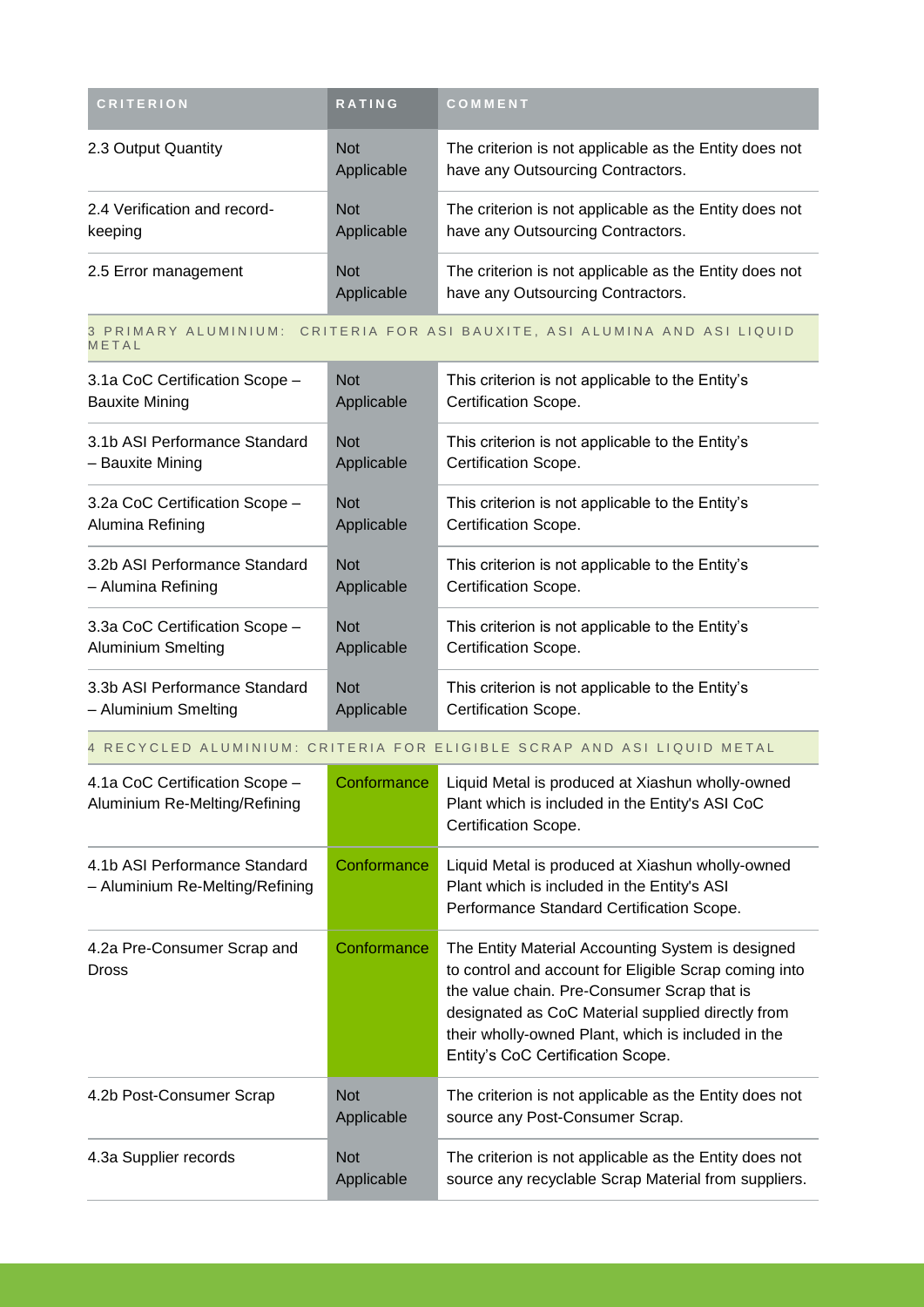| <b>CRITERION</b>                                                               | <b>RATING</b>            | COMMENT                                                                                                                                                                                                                                           |
|--------------------------------------------------------------------------------|--------------------------|---------------------------------------------------------------------------------------------------------------------------------------------------------------------------------------------------------------------------------------------------|
| 4.3b Cash payments                                                             | <b>Not</b><br>Applicable | The criterion is not applicable as the Entity does not<br>source any recyclable Scrap Material from suppliers.                                                                                                                                    |
| 5 CASTHOUSES: CRITERIA FOR ASI ALUMINIUM                                       |                          |                                                                                                                                                                                                                                                   |
| 5.1a CoC Certification Scope -<br>Casthouses                                   | Conformance              | The observed system ensures production of ASI<br>Aluminium only from the Casthhouse that is within<br>the Entity's CoC Certification Scope.                                                                                                       |
| 5.1b ASI Performance Standard<br>- Casthouses                                  | Conformance              | The observed system ensures production of ASI<br>Aluminium only from the Casthouse Certified against<br>the ASI Performance Standard.                                                                                                             |
| 5.2 Casthouse Products                                                         | Conformance              | The Entity has an accounting system to link and<br>trace the input quantity of CoC material.                                                                                                                                                      |
| 6 POST-CASTHOUSE: CRITERIA FOR ASI ALUMINIUM                                   |                          |                                                                                                                                                                                                                                                   |
| 6.1a CoC Certification Scope -<br>Post-Casthouse                               | Conformance              | The observed system ensures production of ASI<br>Aluminium only from the Post-Casthhouse that is<br>within the Entity's CoC Certification Scope.                                                                                                  |
| 6.1b ASI Performance Standard<br>- Post-Casthouse                              | Conformance              | The Entity has system in place to ensure that it<br>produces ASI Aluminium only from the Entity<br>certified against the ASI Performance Standard.                                                                                                |
| 6.1c Sourcing ASI Aluminium                                                    | Conformance              | The Entity has system in place to ensure that it<br>produces ASI Aluminium only from the Entity<br>certified against the ASI Performance Standard.                                                                                                |
|                                                                                |                          | 7 DUE DILIGENCE FOR NON-COC INPUTS AND RECYCLABLE SCRAP MATERIAL                                                                                                                                                                                  |
| 7.1a Responsible sourcing policy<br>(anti-corruption)                          | Conformance              | Xiashun developed a Suppliers Code of Conduct<br>covering the ASI CoC criteria of anti-corruption. A<br>copy of the Suppliers Code of Conduct can be found<br>on the company's website:<br>http://www.xiashun.com/envpubfile/ASI10.pdf            |
| 7.1b Responsible sourcing policy<br>(responsible sourcing)                     | Conformance              | The Entity has established a supplier responsible<br>sourcing framework including human rights due<br>diligence. A copy of the Suppliers Code of Conduct<br>can be found on the company's website:<br>http://www.xiashun.com/envpubfile/ASI10.pdf |
| 7.1c Responsible sourcing policy<br>(human rights due diligence)               | Conformance              | The Entity has established a supplier responsible<br>sourcing framework including human rights due<br>diligence. A copy of the Suppliers Code of Conduct<br>can be found on the company's website:<br>http://www.xiashun.com/envpubfile/ASI10.pdf |
| 7.1d Responsible sourcing policy<br>(conflict affected and high risk<br>areas) | Conformance              | The Entity has established a supplier responsible<br>sourcing framework including assessment of conflict<br>affected and high risk areas. A copy of the Suppliers                                                                                 |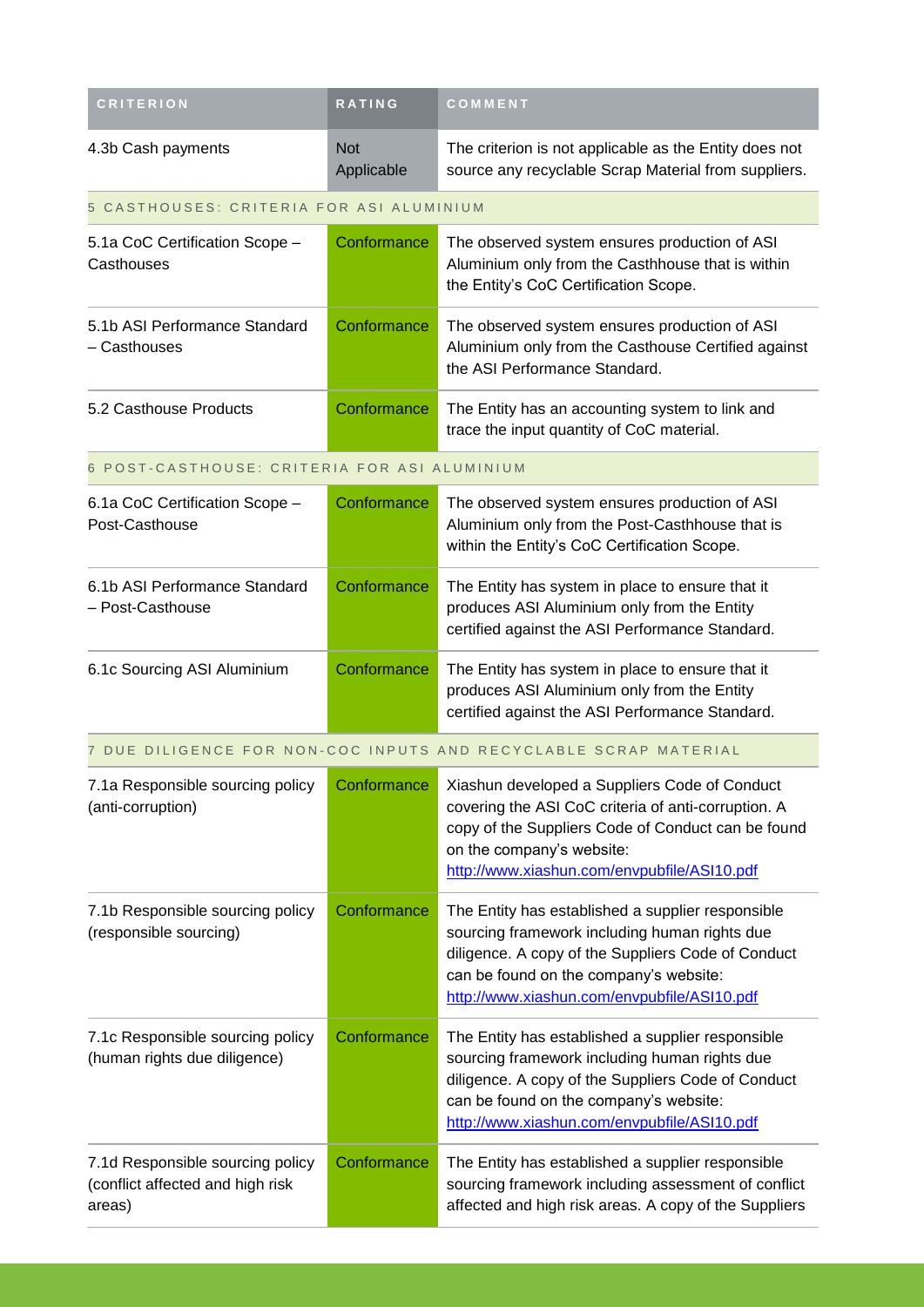| <b>CRITERION</b>                            | <b>RATING</b>             | COMMENT                                                                                                                                                                                                                                                                                                                                                                                                                                                                                                                                                                                                                                        |
|---------------------------------------------|---------------------------|------------------------------------------------------------------------------------------------------------------------------------------------------------------------------------------------------------------------------------------------------------------------------------------------------------------------------------------------------------------------------------------------------------------------------------------------------------------------------------------------------------------------------------------------------------------------------------------------------------------------------------------------|
|                                             |                           | Code of Conduct can be found on the company's<br>website:<br>http://www.xiashun.com/envpubfile/ASI10.pdf                                                                                                                                                                                                                                                                                                                                                                                                                                                                                                                                       |
| 7.2 Risk assessment                         | Minor Non-<br>Conformance | The Entity has established a supplier responsible<br>sourcing framework including risk-assessment and<br>qualification process. A copy of the Suppliers Code<br>of Conduct can be found on the company's website:<br>http://www.xiashun.com/envpubfile/ASI10.pdf.<br>The Entity has assessed the risks of non-compliance<br>with its responsible sourcing policy by its Non-CoC<br>Material suppliers, and identified the Non-<br>Conformances on preventing forced labour,<br>establishing EHS Policy etc.<br>However, relevant risk mitigation to identify adverse<br>impacts were not undertaken. One minor non-<br>conformance was raised. |
| 7.3 Complaints mechanism                    | Conformance               | The Entity has established a complaint mechanism<br>allowing to raise concerns through different<br>channels, such as the company website:<br>http://www.xiashun.com/envpubfile/ASI1.pdf                                                                                                                                                                                                                                                                                                                                                                                                                                                       |
| 8 MASS BALANCE SYSTEM:                      |                           | COC MATERIAL AND ASI ALUMINIUM                                                                                                                                                                                                                                                                                                                                                                                                                                                                                                                                                                                                                 |
| 8.1 Material Accounting System              | Conformance               | The Entity has established a Material Accounting<br>System that can record Input Quantity and Output<br>Quantity of CoC Material and Non-CoC Material by<br>mass which will conform to ASI CoC requirements.                                                                                                                                                                                                                                                                                                                                                                                                                                   |
| 8.2a Post-Consumer Scrap                    | <b>Not</b><br>Applicable  | Due to the quality management requirement, the<br>Entity does not use post-consumer scrap.                                                                                                                                                                                                                                                                                                                                                                                                                                                                                                                                                     |
| 8.2b Pre-Consumer Scrap (total)             | Conformance               | The Entity has established a Material Accounting<br>System that can record Input Quantity of the pre-<br>customer scrap by mass which will conform to ASI<br>CoC requirements.                                                                                                                                                                                                                                                                                                                                                                                                                                                                 |
| 8.2c Pre-Consumer Scrap<br>(Eligible Scrap) | Conformance               | The quantity of the eligible scrap generated by its<br>own manufacture processes will be recorded in the<br>Material Accounting System. Due to the quality<br>requirements of the product, it does not use any<br>scrap from other companies.                                                                                                                                                                                                                                                                                                                                                                                                  |
| 8.3 Material Accounting Period              | Conformance               | The Material Accounting Period is defined as 12<br>months, a calendar year.                                                                                                                                                                                                                                                                                                                                                                                                                                                                                                                                                                    |
| 8.4 Input Percentage                        | Conformance               | The Entity has established processes to calculate<br>and record the Input percentage in compliance to the<br>ASI CoC standard. At the time of the audit, there<br>were no examples of effective implementation of the<br>system as no ASI CoC material was available.                                                                                                                                                                                                                                                                                                                                                                          |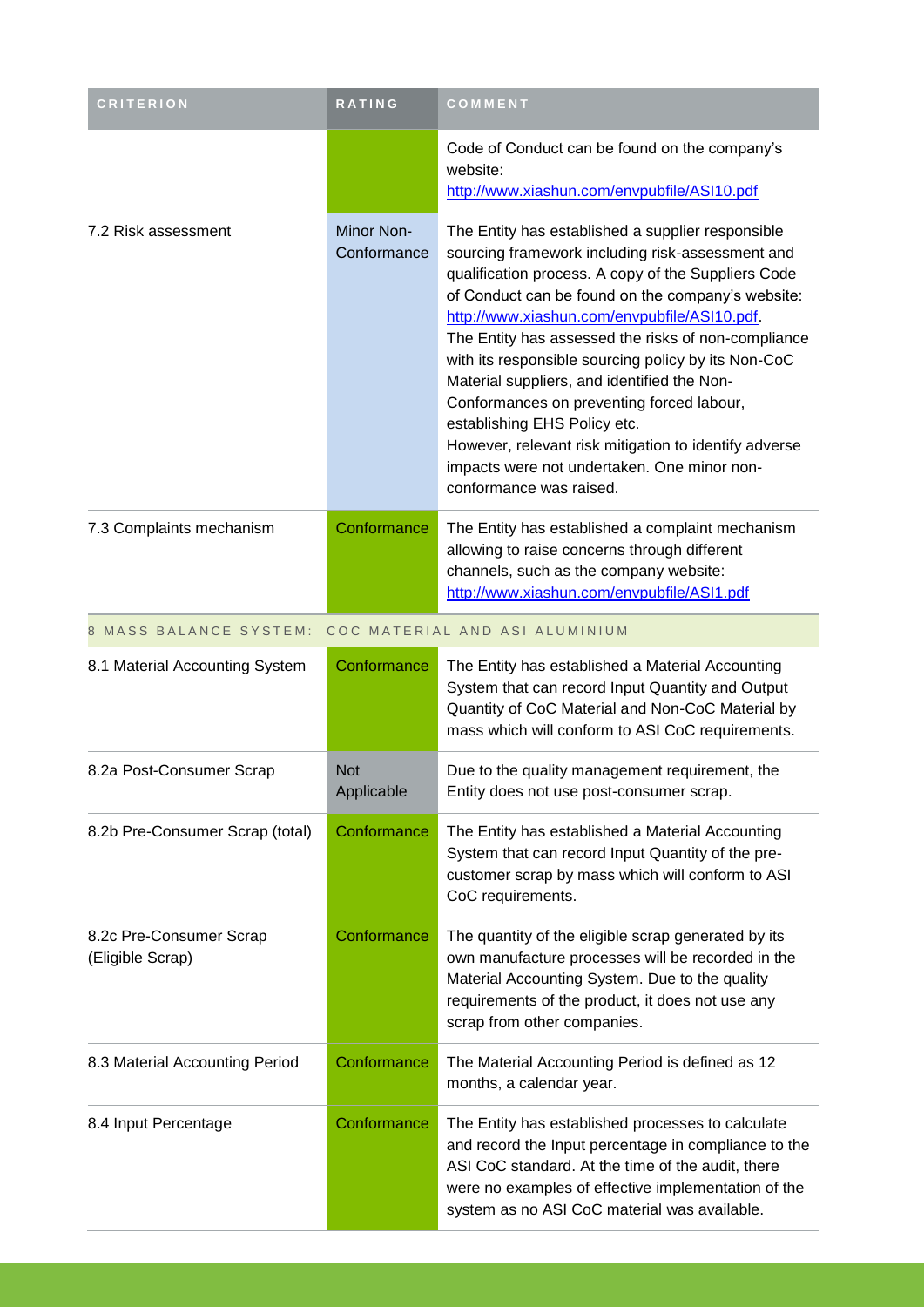| <b>CRITERION</b>                                            | RATING      | COMMENT                                                                                                                                                                                                                                                                                                                                                                  |
|-------------------------------------------------------------|-------------|--------------------------------------------------------------------------------------------------------------------------------------------------------------------------------------------------------------------------------------------------------------------------------------------------------------------------------------------------------------------------|
| 8.5 Input Percentage (Aluminium<br>Re-Melting and Refining) | Conformance | The Entity has established processes to calculate<br>and record the Input percentage of Aluminium Re-<br>Melting/Refining in compliance to the ASI CoC<br>standard. At the time of the audit, there were no<br>examples of effective implementation of the system<br>as no ASI CoC material was available in the Entity's<br>supply chain.                               |
| 8.6 Output Quantity<br>determination                        | Conformance | The Entity has established a Material Accounting<br>system in compliance with ASI CoC requirements to<br>determine the output quantity. At the time of the<br>audit, there were no examples of effective<br>implementation of the system as no ASI CoC<br>material was available in the Entity's supply chain.                                                           |
| 8.7 Output Quantity designation                             | Conformance | The Entity has established a Material Accounting<br>system in compliance with ASI CoC requirements,<br>how to designate the output quantity of CoC Material<br>is defined. At the time of the audit, there were no<br>examples of effective implementation of the system<br>as no ASI CoC material was available in the Entity's<br>supply chain.                        |
| 8.8 Output Quantity - Pre-<br><b>Consumer Scrap</b>         | Conformance | The Entity has established a Material Accounting<br>system in compliance with ASI CoC requirements,<br>how to designate the output quantity of pre-<br>consumer scrap I is defined. At the time of the audit,<br>there were no examples of effective implementation<br>of the system as no ASI CoC material was available<br>in the Entity's supply chain.               |
| 8.9 Outputs not exceed inputs                               | Conformance | The Entity 's accounting system has been developed<br>to have updated information on inventory balance on<br>a frequent basis which conforms to the ASI Chain of<br>Custody Standard requirement. At the time of the<br>audit, there were no examples of effective<br>implementation of the system as no ASI CoC<br>material was available in the Entity's supply chain. |
| 8.10a Internal Overdraws (not<br>exceed 20%)                | Conformance | The Entity has established a Material Accounting<br>system in compliance with ASI Chain of Custody<br>Standard requirements. At the time of the audit,<br>there were no examples of effective implementation<br>of the system as no ASI CoC material was available<br>in the Entity's supply chain.                                                                      |
| 8.10b Internal Overdraws (not<br>exceed affected amount)    | Conformance | The Entity has established a Material Accounting<br>system in compliance with ASI Chain of Custody<br>Standard requirements. At the time of the audit,<br>there were no examples of effective implementation                                                                                                                                                             |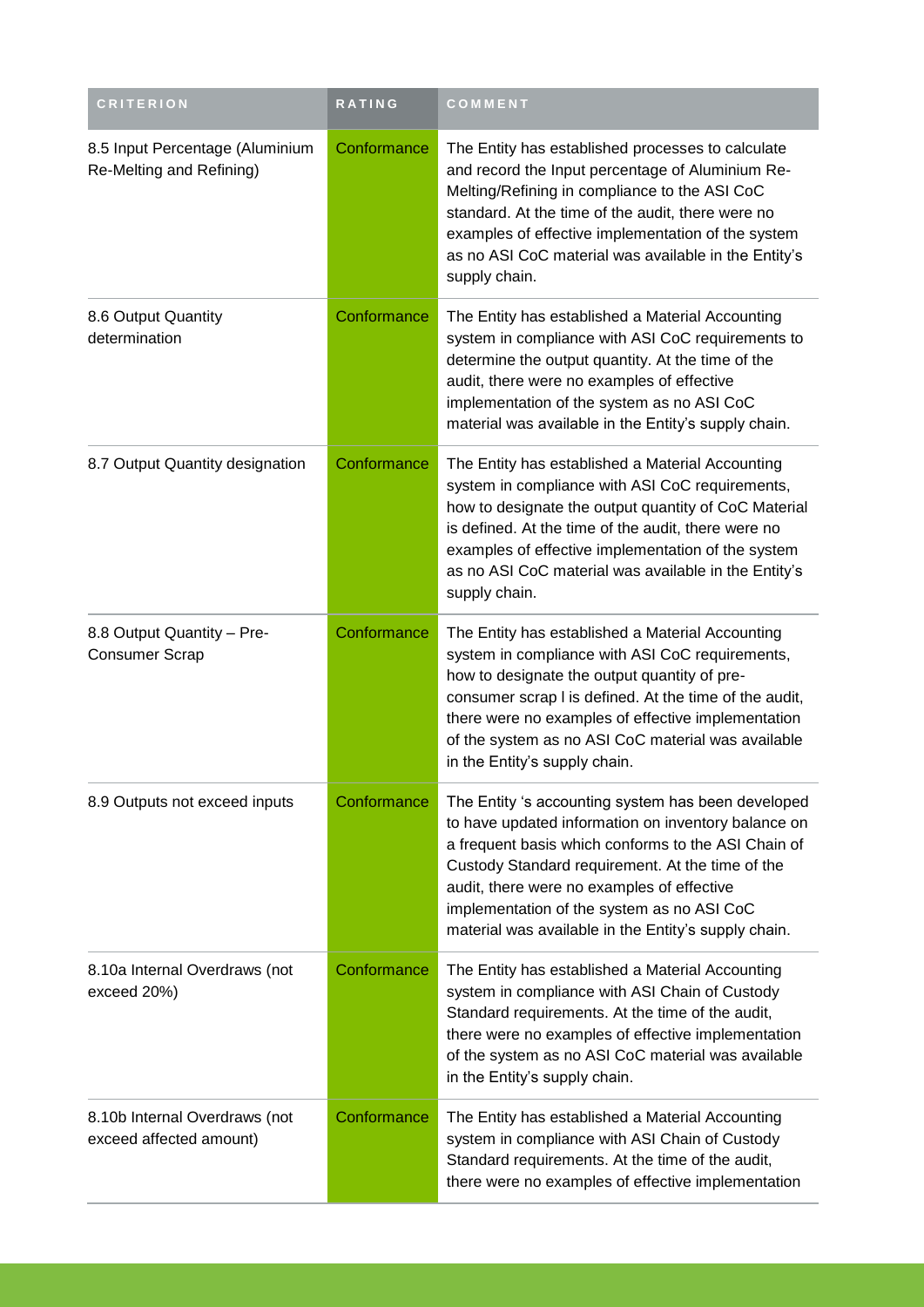| <b>CRITERION</b>                                | RATING      | COMMENT                                                                                                                                                                                                                                                                                                                                                                               |
|-------------------------------------------------|-------------|---------------------------------------------------------------------------------------------------------------------------------------------------------------------------------------------------------------------------------------------------------------------------------------------------------------------------------------------------------------------------------------|
|                                                 |             | of the system as no ASI CoC material was available<br>in the Entity's supply chain.                                                                                                                                                                                                                                                                                                   |
| 8.10c Internal Overdraws (period<br>to make up) | Conformance | The Entity has established a Material Accounting<br>system in compliance with ASI Chain of Custody<br>Standard requirements. At the time of the audit,<br>there were no examples of effective implementation<br>of the system as no ASI CoC material was available<br>in the Entity's supply chain.                                                                                   |
| 8.11a Positive Balance (carry<br>over)          | Conformance | The Entity has established a Material Accounting<br>system in compliance with ASI Chain of Custody<br>Standard requirements. At the time of the audit,<br>there were no examples of effective implementation<br>of the system as no ASI CoC materials was available<br>in the Entity's supply chain.                                                                                  |
| 8.11b Positive Balance (expiry)                 | Conformance | The Entity has established a Material Accounting<br>system in compliance with ASI Chain of Custody<br>Standard requirements. At the time of the audit,<br>there were no examples of effective implementation<br>of the system as no ASI CoC material was available<br>in the Entity's supply chain.                                                                                   |
| 9 ISSUING COC DOCUMENTS                         |             |                                                                                                                                                                                                                                                                                                                                                                                       |
| 9.1 Shipments and transfers                     | Conformance | The Entity has a system that can compile the CoC<br>documents to each shipment and transfer, ensuring<br>that these are controlled, issued and stored as per<br>ASI Chain of Custody Standard requirements. At the<br>time of the audit, there were no examples of<br>effective implementation of the system as no ASI<br>CoC material was available in the Entity's supply<br>chain. |
| 9.2a Date of issue                              | Conformance | The Entity uses ASI CoC Document template in ASI<br>CoC Standard, the date of issue is included. At the<br>time of the audit, there were no examples of<br>effective implementation of the system as no ASI<br>CoC material was available in the Entity's supply<br>chain.                                                                                                            |
| 9.2b Reference number                           | Conformance | The Entity uses ASI CoC Document template in ASI<br>CoC Standard, the reference number is included. At<br>the time of the audit, there were no examples of<br>effective implementation of the system as no ASI<br>CoC material was available in the Entity's supply<br>chain.                                                                                                         |
| 9.2c Issuing Entity                             | Conformance | The Entity uses ASI CoC Document template in ASI<br>CoC Standard, Xiamen Xiashun Aluminium Foil Co.,<br>Ltd is the issuing Entity. At the time of the audit,                                                                                                                                                                                                                          |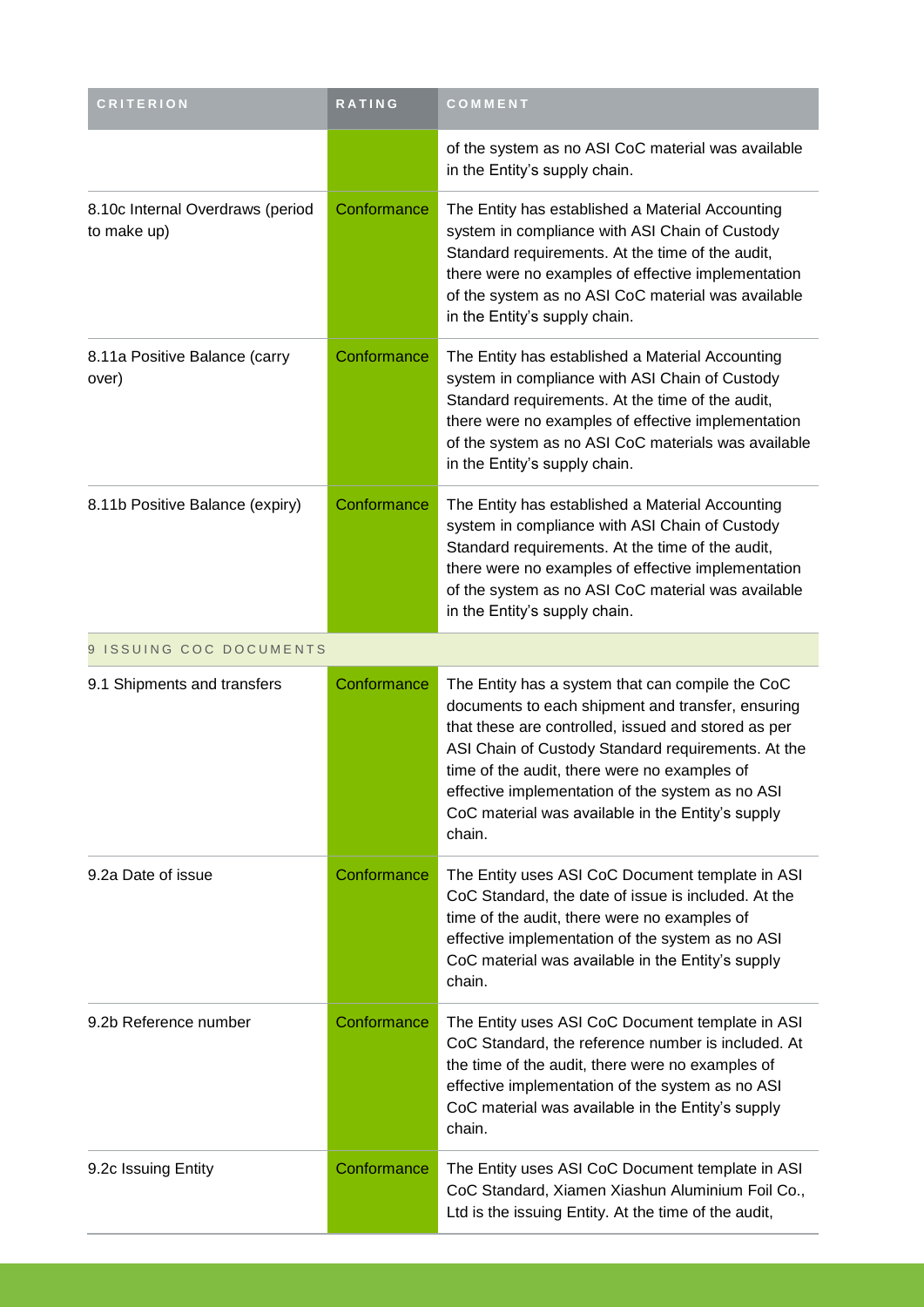| <b>CRITERION</b>            | RATING      | COMMENT                                                                                                                                                                                                                                                                                                                                                                                                                           |
|-----------------------------|-------------|-----------------------------------------------------------------------------------------------------------------------------------------------------------------------------------------------------------------------------------------------------------------------------------------------------------------------------------------------------------------------------------------------------------------------------------|
|                             |             | there were no examples of effective implementation<br>of the system as no ASI CoC material was available<br>in the Entity's supply chain.                                                                                                                                                                                                                                                                                         |
| 9.2d Receiving customer     | Conformance | The Entity uses ASI CoC Document template in ASI<br>CoC Standard, the information of the identity and<br>address of the customer receiving the CoC Material,<br>and if it is another CoC Certified Entity, their CoC<br>Certification number are included. At the time of the<br>audit, there were no examples of effective<br>implementation of the system as no ASI CoC<br>material was available in the Entity's supply chain. |
| 9.2e Responsible employee   | Conformance | The Entity uses ASI CoC Document template in ASI<br>CoC Standard, the responsible employee who can<br>verify information is included. At the time of the<br>audit, there were no examples of effective<br>implementation of the system as no ASI CoC<br>material was available in the Entity's supply chain.                                                                                                                      |
| 9.2f Conformance statement  | Conformance | The Entity uses ASI CoC Document template in ASI<br>CoC Standard, the statement confirming that "The<br>information provided in the CoC Document is in<br>conformance with the ASI CoC Standard" is<br>included. At the time of the audit, there were no<br>examples of effective implementation of the system<br>as no ASI CoC material was available in the Entity's<br>supply chain.                                           |
| 9.2g Type of CoC Material   | Conformance | The Entity uses the ASI CoC Document template in<br>ASI CoC Standard, the types of CoC Materials in the<br>shipment are included. At the time of the audit, there<br>were no examples of effective implementation of the<br>system as no ASI CoC material was available in the<br>Entity's supply chain.                                                                                                                          |
| 9.2h Mass of CoC Material   | Conformance | The Entity uses ASI CoC Document template in the<br>ASI CoC Standard, the mass of CoC Material is<br>included. At the time of the audit, there were no<br>examples of effective implementation of the system<br>as no ASI CoC material was available in the Entity's<br>supply chain.                                                                                                                                             |
| 9.2i Mass of total material | Conformance | The Entity uses ASI CoC Document template in ASI<br>CoC Standard, the mass of total Material is included.<br>At the time of the audit, there were no examples of<br>effective implementation of the system as no ASI<br>CoC material was available in the Entity's supply<br>chain.                                                                                                                                               |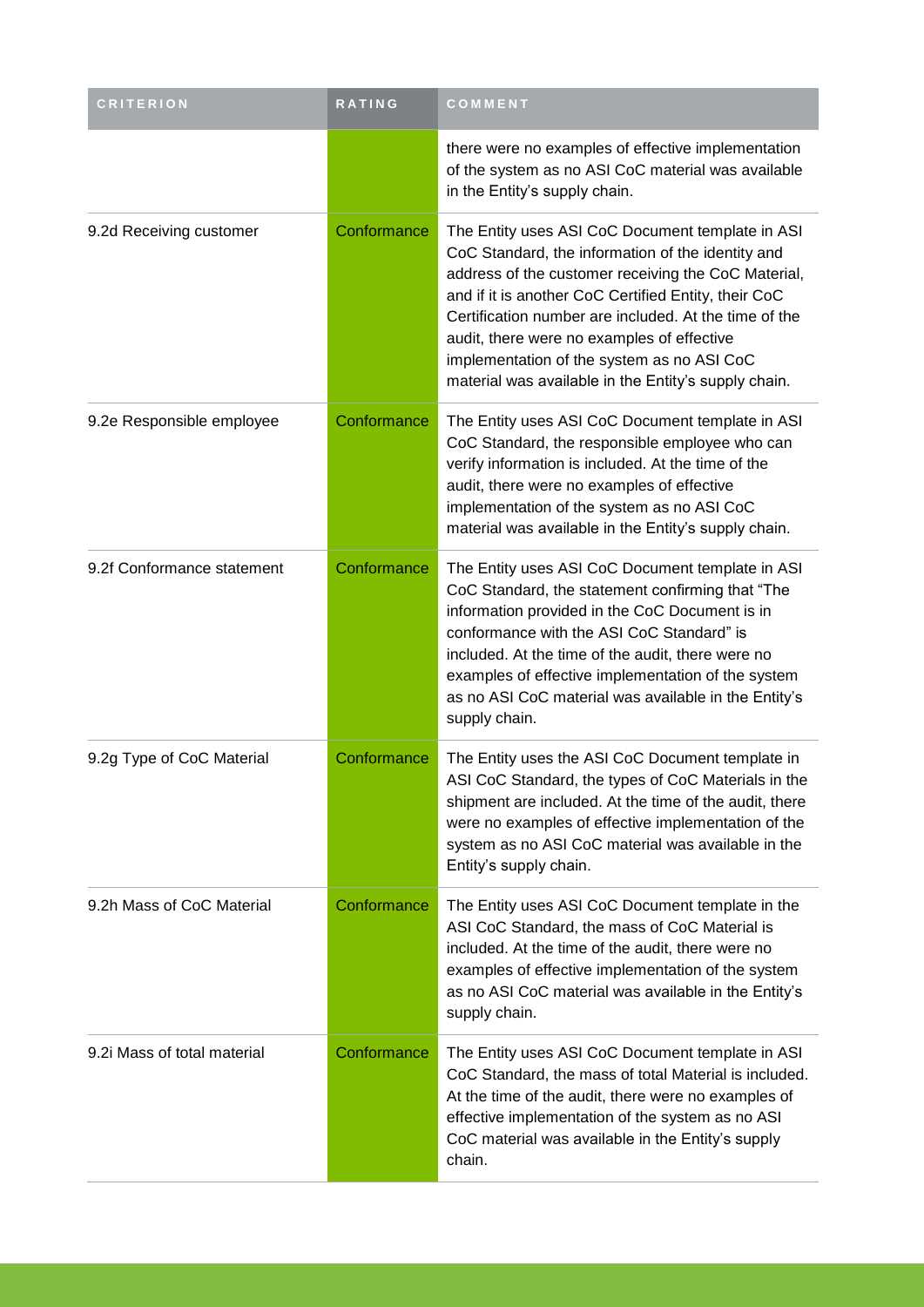| <b>CRITERION</b>                                       | <b>RATING</b> | COMMENT                                                                                                                                                                                                                                                                                                                                                                                                              |  |  |
|--------------------------------------------------------|---------------|----------------------------------------------------------------------------------------------------------------------------------------------------------------------------------------------------------------------------------------------------------------------------------------------------------------------------------------------------------------------------------------------------------------------|--|--|
| 9.3a Sustainability Data<br>(optional)                 | Conformance   | The Entity uses ASI CoC Document template in ASI<br>CoC Standard, the optional sustainability data is<br>included. At the time of the audit, there were no<br>examples of effective implementation of the system<br>as no ASI CoC material was available in the Entity's<br>supply chain.                                                                                                                            |  |  |
| 9.3b Sustainability Data (passing<br>on)               | Conformance   | The Entity uses ASI CoC Document template in ASI<br>CoC Standard, the optional sustainability data is<br>included. At the time of the audit, there were no<br>examples of effective implementation of the system<br>as no ASI CoC material was available in the Entity's<br>supply chain.                                                                                                                            |  |  |
| 9.3c Post-Casthouse ASI<br><b>Certification status</b> | Conformance   | The Entity uses ASI CoC Document template in ASI<br>CoC Standard, the optional sustainability data is<br>included. At the time of the audit, there were no<br>examples of effective implementation of the system<br>as no ASI CoC material was available in the Entity's<br>supply chain.                                                                                                                            |  |  |
| 9.4 Supplementary Information<br>(optional)            | Conformance   | The Entity uses ASI CoC Document template in ASI<br>CoC Standard, there is a column for supplementary<br>information in the document template, the Entity can<br>provide the supplementary information per the<br>requirements from customer. At the time of the audit,<br>there were no examples of effective implementation<br>of the system as no ASI CoC material was available<br>in the Entity's supply chain. |  |  |
| 9.5 Response to verification<br>requests               | Conformance   | The Entity established processes and assigns the<br>responsibility for responding the verification of<br>information in CoC Documents issued by the Entity.<br>At the time of the audit, there were no examples of<br>effective implementation of the system as no ASI<br>CoC material was available in the Entity's supply<br>chain.                                                                                |  |  |
| 9.6 Error management                                   | Conformance   | The Entity will integrate error management with its<br>current processes under ISO 9001 to deal with the<br>error and prevent it from re-occurrence.                                                                                                                                                                                                                                                                 |  |  |
| 10 RECEIVING COC DOCUMENTS                             |               |                                                                                                                                                                                                                                                                                                                                                                                                                      |  |  |
| 10.1 Verify required information<br>included           | Conformance   | The Entity establishes the process and responsibility<br>for the verification of the information on received<br>CoC Documents. At the time of the audit, there were<br>no examples of effective implementation of the<br>system as no ASI CoC materials was available in the<br>Entity's supply chain.                                                                                                               |  |  |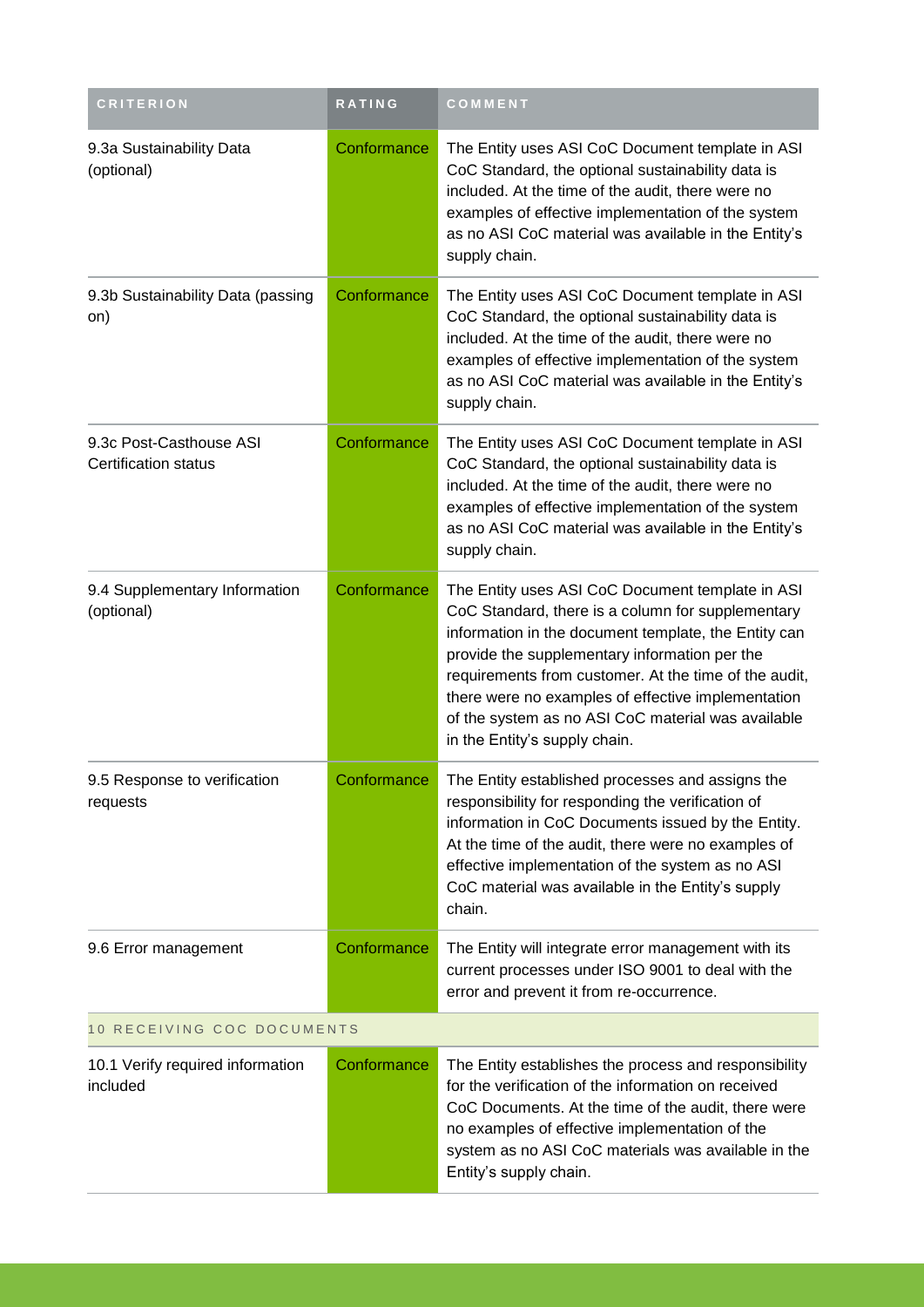| <b>CRITERION</b>                                        | RATING                   | COMMENT                                                                                                                                                                                                                                                                                                                                                                                                                                     |
|---------------------------------------------------------|--------------------------|---------------------------------------------------------------------------------------------------------------------------------------------------------------------------------------------------------------------------------------------------------------------------------------------------------------------------------------------------------------------------------------------------------------------------------------------|
| 10.2 Verify consistency with<br>shipments               | Conformance              | The Entity established processes and assigns the<br>responsibility for the verification the consistency of<br>received CoC Documents with the accompanying<br>CoC Material or Eligible Scrap before recording<br>information in their Material Accounting System. At<br>the time of the audit, there were no examples of<br>effective implementation of the system as no ASI<br>CoC material was available in the Entity's supply<br>chain. |
| 10.3 Verify supplier CoC<br><b>Certification status</b> | Conformance              | The Entity appeared to have planned robust<br>processes to ensure suppliers have a valid ASI<br>certificate and trigger adequate processes if any<br>changes occur to their status. The process will be<br>managed by supply Department.                                                                                                                                                                                                    |
| 10.4 Error management                                   | Conformance              | The Entity will integrate error management with its<br>current processes under ISO 9001 which appeared<br>to be robust to document errors, corrective actions<br>and any potential preventive measures to meet ASI<br>Chain of Custody criteria.                                                                                                                                                                                            |
| 11 MARKET CREDITS SYSTEM: ASI CREDITS                   |                          |                                                                                                                                                                                                                                                                                                                                                                                                                                             |
| 11.1a Material Accounting<br>System - allocation        | <b>Not</b><br>Applicable | Not applicable as The Entity does not intend to<br>utilize the ASI Market Credits System.                                                                                                                                                                                                                                                                                                                                                   |
| 11.1b Link to Casthouse<br>Products                     | <b>Not</b><br>Applicable | Not applicable as The Entity does not intend to<br>utilize the ASI Market Credits System.                                                                                                                                                                                                                                                                                                                                                   |
| 11.1c No double counting                                | <b>Not</b><br>Applicable | Not applicable as The Entity does not intend to<br>utilize the ASI Market Credits System.                                                                                                                                                                                                                                                                                                                                                   |
| 11.1d No Positive Balance for<br><b>ASI Credits</b>     | <b>Not</b><br>Applicable | Not applicable as The Entity does not intend to<br>utilize the ASI Market Credits System.                                                                                                                                                                                                                                                                                                                                                   |
| 11.2a Date of issue                                     | <b>Not</b><br>Applicable | Not applicable as The Entity does not intend to<br>utilize the ASI Market Credits System.                                                                                                                                                                                                                                                                                                                                                   |
| 11.2b Reference number                                  | <b>Not</b><br>Applicable | Not applicable as The Entity does not intend to<br>utilize the ASI Market Credits System.                                                                                                                                                                                                                                                                                                                                                   |
| 11.2c Issuing Entity                                    | <b>Not</b><br>Applicable | Not applicable as The Entity does not intend to<br>utilize the ASI Market Credits System.                                                                                                                                                                                                                                                                                                                                                   |
| 11.2d Receiving Entity                                  | <b>Not</b><br>Applicable | Not applicable as The Entity does not intend to<br>utilize the ASI Market Credits System.                                                                                                                                                                                                                                                                                                                                                   |
| 11.2e Conformance statement                             | <b>Not</b>               | Not applicable as The Entity does not intend to                                                                                                                                                                                                                                                                                                                                                                                             |

Applicable

utilize the ASI Market Credits System.